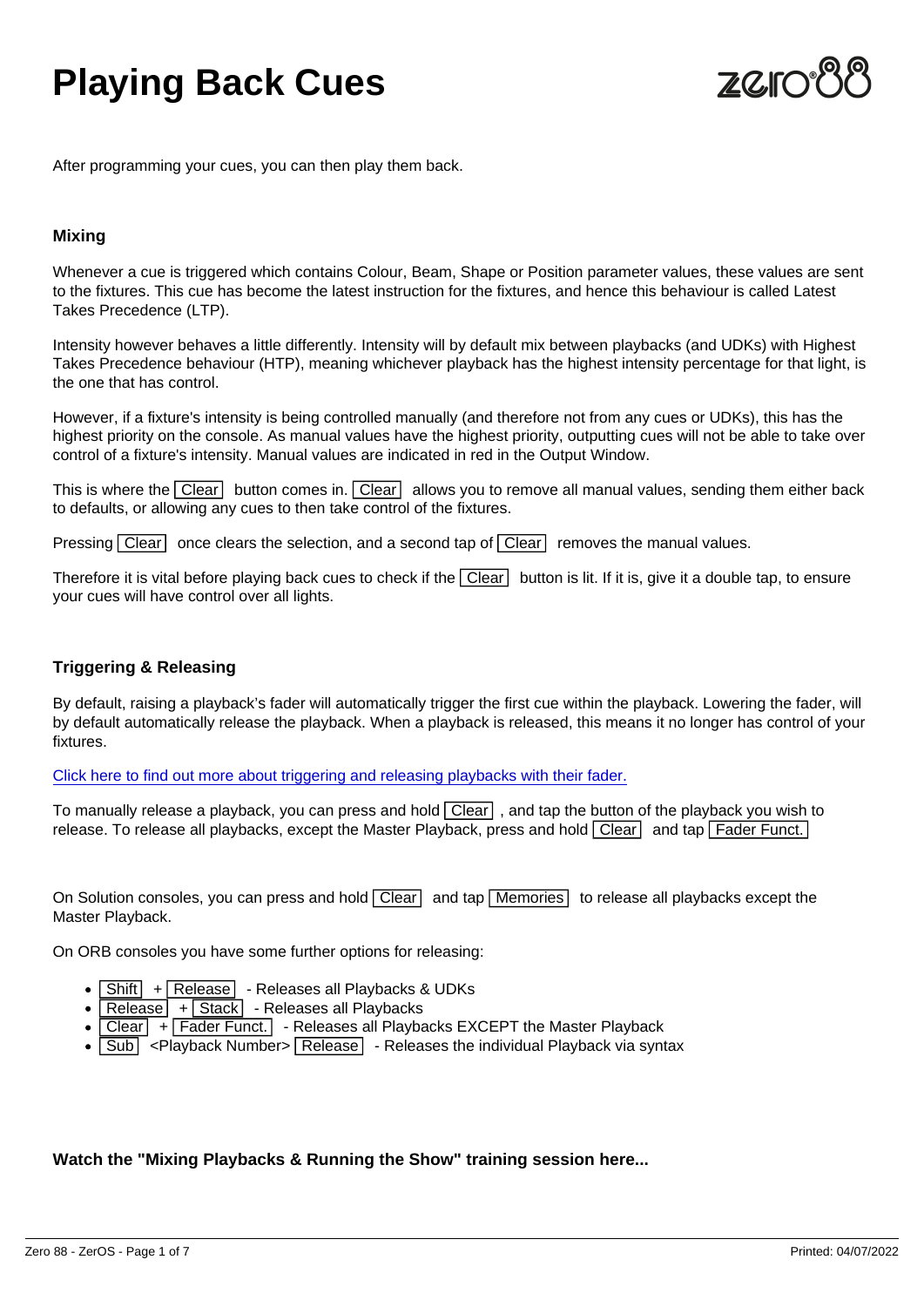https://youtu.be/mX5rddmu6\_Q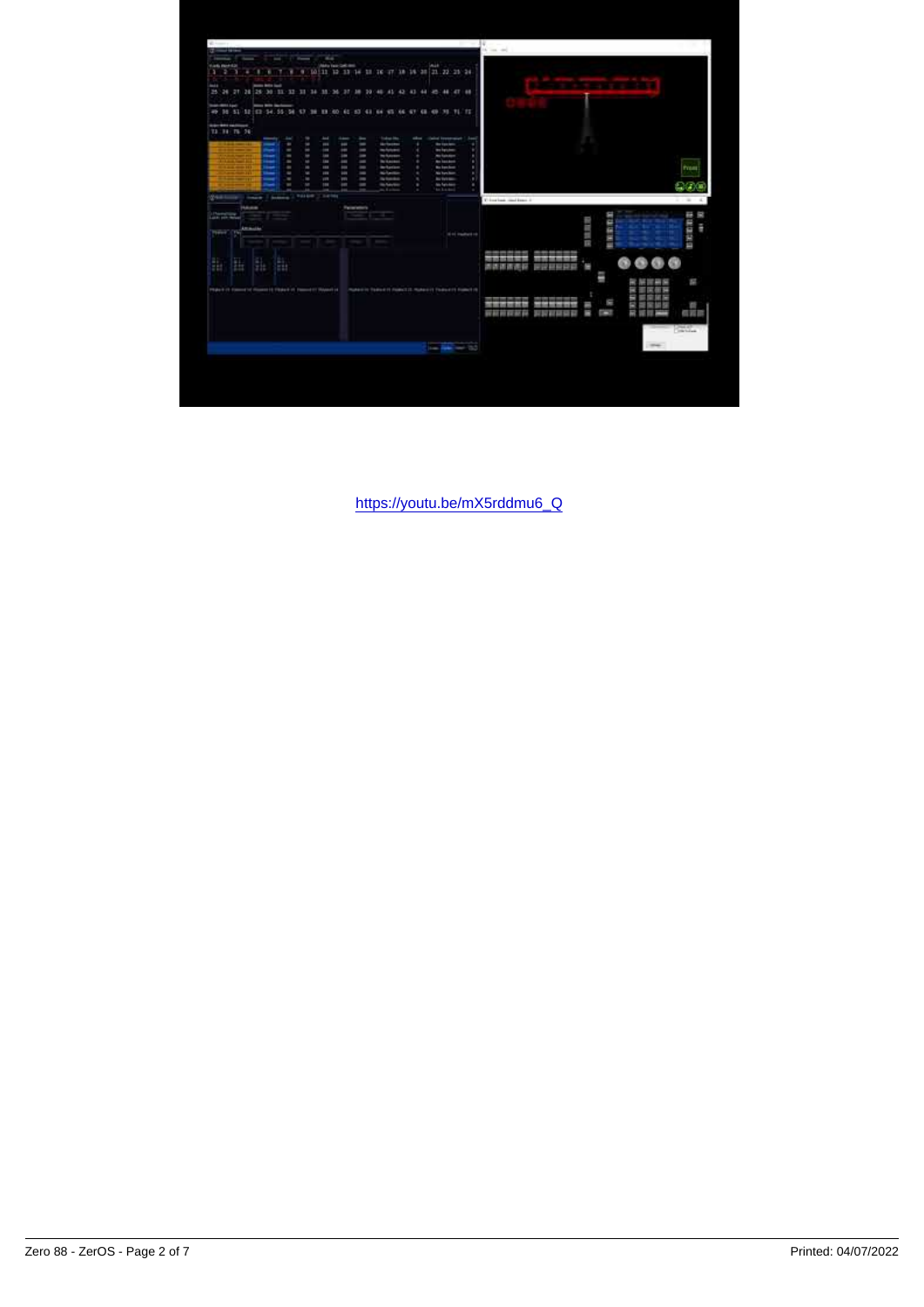# **Running Cue Stacks**

Raising the playback's fader to full will automatically trigger the first cue within the playback. To output the next cue in the playback, simply press the playback's Go button. Each time you press it, the console will continue down the stack one cue at a time.

Within the Cues window, the green bar shows you the currently active cue, while the yellow bar highlights the next cue (which will become active if you press Go). You can change which cue is next by simply selecting it, using either the touch screen or the arrow keys. If using the arrow keys on FLX, you can hold Shift and tap Up and Down, to skip through your cues. The cue will go yellow, and become active when Go is pressed, or the playback fader is raised. Once the end of the playback is reached, the first cue will be selected as the next cue, resulting in a loop. Cues that are currently running live can be sped up or slowed down live by using "Speed Override".

# **Goto Cue**

Goto cue allows you to jump to a specific cue. On FLX, simply hold down the playback's Go button. "Goto Cue x/" will be written in the command line, where x is the playback number. You can then type the cue number you wish to go to with the other hand, for example:

#### Goto Cue 0/5.5

Then release the playback's GO button, and you will go to that cue. FLX S users can also do this, using the number pad found by pressing  $\sqrt{Z/S$ hift .

# **Snap to Cue**

To snap to a cue ignoring fade times, for example, during a programming session when you want to alter a cue without having to wait for the cue fade to complete, hold  $\boxed{\text{Shift}}$  and then tap the Go button of the playback you are using. This will snap to the cue, rather than using the fade times. Doing this also won't allow Auto Triggers to work (useful to jump to a cue without automatically moving onto the next cue).

To snap to a specific cue number, rather than simply the next cue, hold Shift , and then hold Go, and "Snap to Cue x/" will be written in the command line, where x is the playback number. Then release Shift, and with Go held type the cue you wish to snap to, for example:

#### Snap to Cue 1/20

If this doesn't work, the playback's settings must have been changed. Ensure the shifted function is set to "Go (Snap)".

# **Cue 0**

Every programmed playback will have a blank cue 0. Going into cue 0, means the playback is still triggered, however is not controlling any fixtures. You can either jump to Cue 0 (as above, by holding down the playback's Go button and typing 0), or by using the arrow keys to move up from Cue 1, which will display Cue 0 (--).

# **Using the pause key**

If at any time you wish to pause a cue while it is running, you can use the pause function. On FLX, the Master Playback includes a dedicated pause button above the Go button and next to the master fader. On all other playbacks, Pause is an option that can be chosen within the Playback Settings.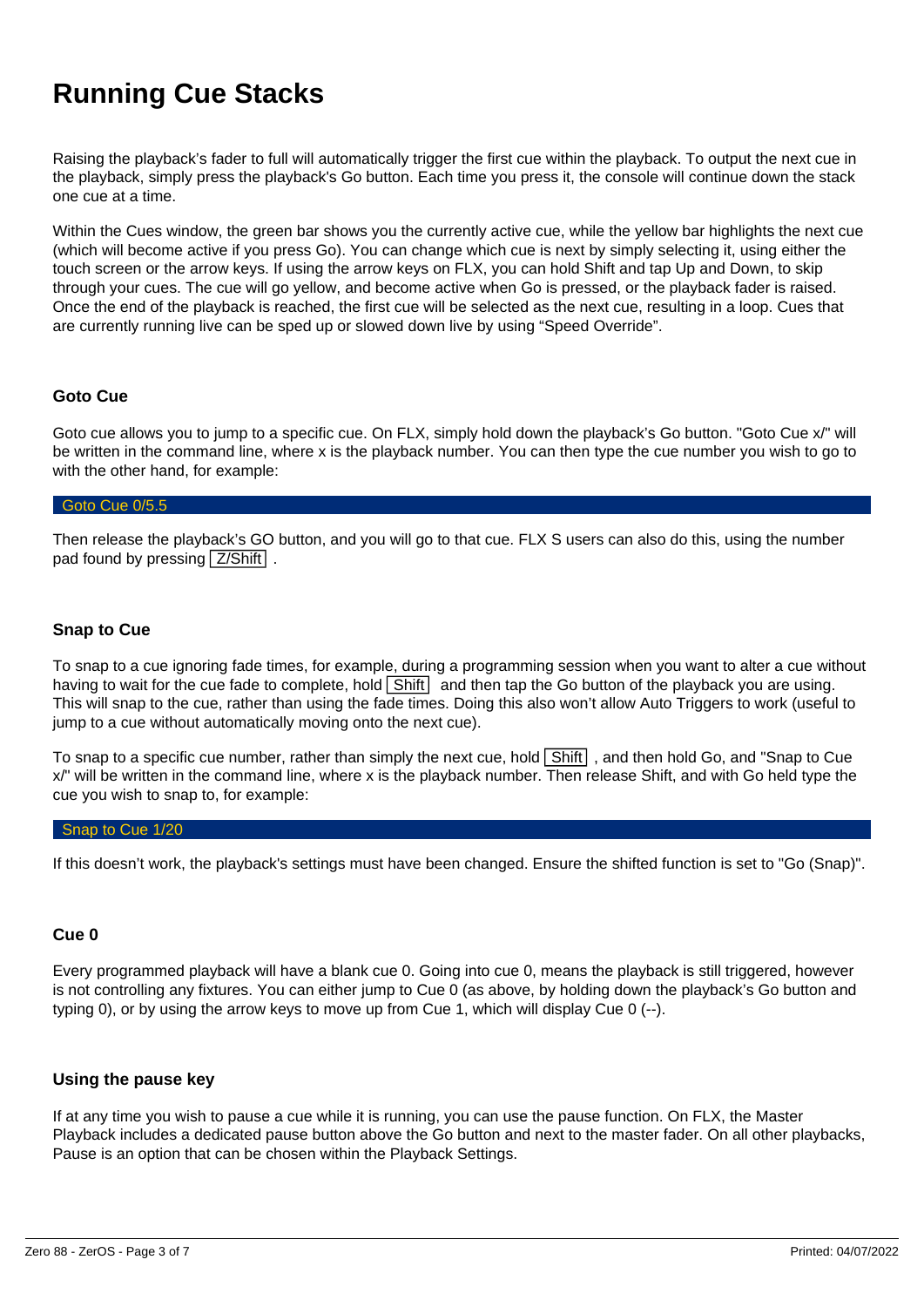Often, users will set Pause to be the "shifted" function of the playback button, which can be set as a default option so you don't need to change every playback. After the initial press of the pause button, subsequent presses will step backwards through the playback using the current cue fade times. To continue running the playback, press the Go key.

Holding down Shift and pressing the Pause key will snap to the previous cue (on the Master Playback only, due to the dedicated Pause key).

# **Releasing Playbacks**

Once you have finished playing back cues it is important to release the playback. This stops the playback having any further control over the fixtures. When you lower a fader, the playback is automatically released, but you can also manually release a playback by holding  $\boxed{\text{Clear}}$  and pressing the Go button of the playback. To release all the playbacks, hold  $\overline{Clear}$  and press the  $\overline{Fader}$  Funct. button. This will release all playbacks (and UDKs on FLX), except the Master Playback. To manually release the Master Playback, hold Clear and press the Go button of the Master Playback.

# **Changing which cue is next**

When running through your cues, the highlighted cell in the cue list window (blue cell) will be the cue number of the Next cue, highlighted in yellow. Pressing **Enter** will allow you to type into the cell. This will not renumber the cue, but instead allows you type in the cue you wish to be next, and press  $\boxed{\text{Enter}}$ . The Next cue jumps you to the cue you typed, (if present), meaning the next go button press will run that cue. Individual cues cannot be renumbered. If you need to reorder a few cues, you can do this by copying them to the cue number you need, and then delete the original cue. The whole playback can be numbered, by opening the playback's settings, and tapping *Advanced*: -> Renumber .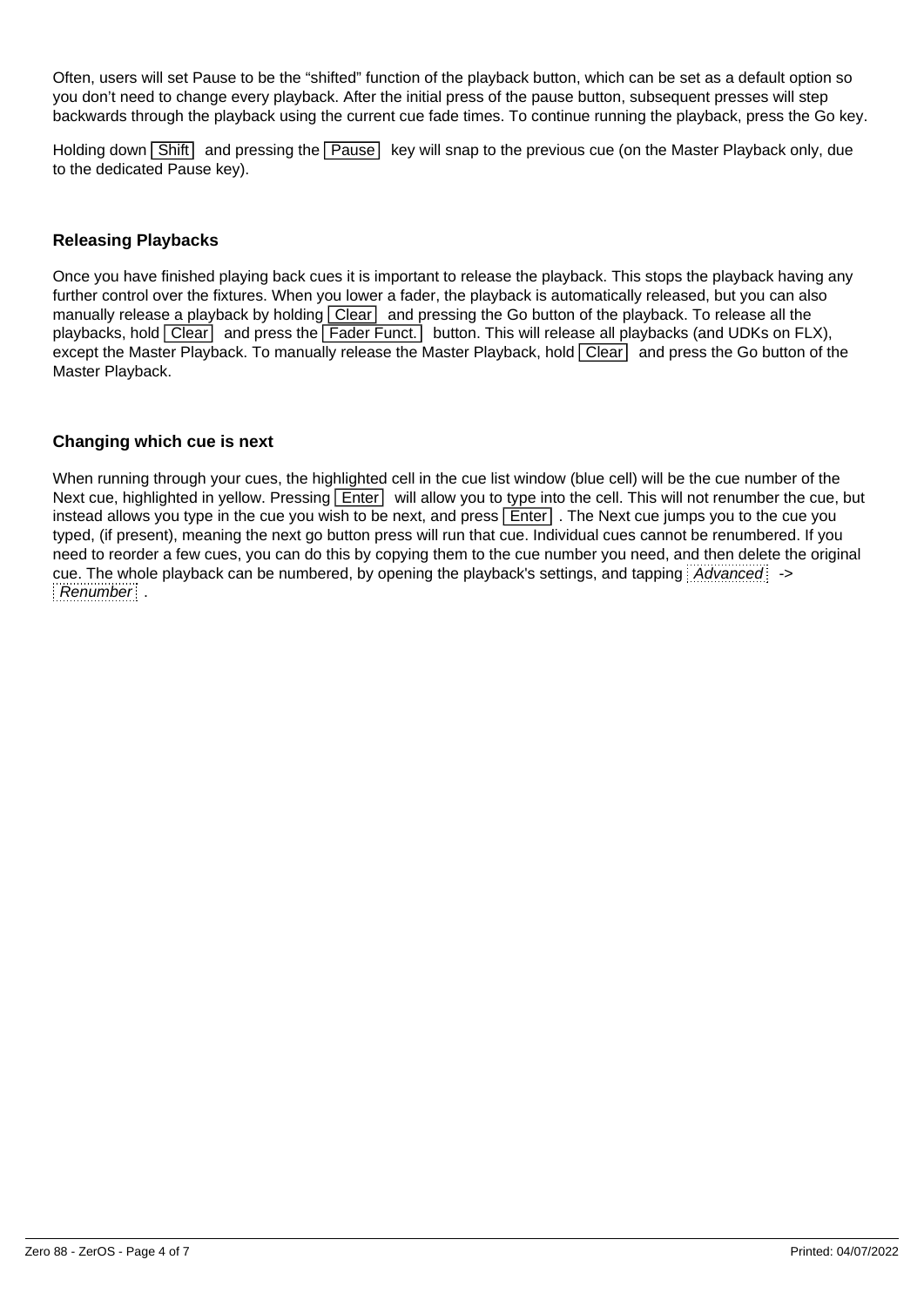# RGB Colour Mixing on Playbacks

Sometimes it's useful to have direct RGB control on faders for a fixture. This allows you to, for example, add Red in and Blue in using faders to colour mix and create Magenta.

ZerOS will by default treat colour as LTP. This stands for Latest Takes Precedence. This means that if you raise a playback, the fixture will go to the colour of that playback, as it was the latest instruction for that light. It won't by default mix the colours together. However there is a method to give you colour control on faders.

Take a look at the tutorial below to guide you through the steps...

https://youtu.be/pbS4sX7VbKA

The steps required are as follows...

Select the LED Fixtures you wish to have RGB control over, but leave their intensity off. The first encoder wheel should display "Red". Tap the "Red" parameter name on the touchscreen above the encoder wheel, and you should see it goes from having a dark blue background to light blue background.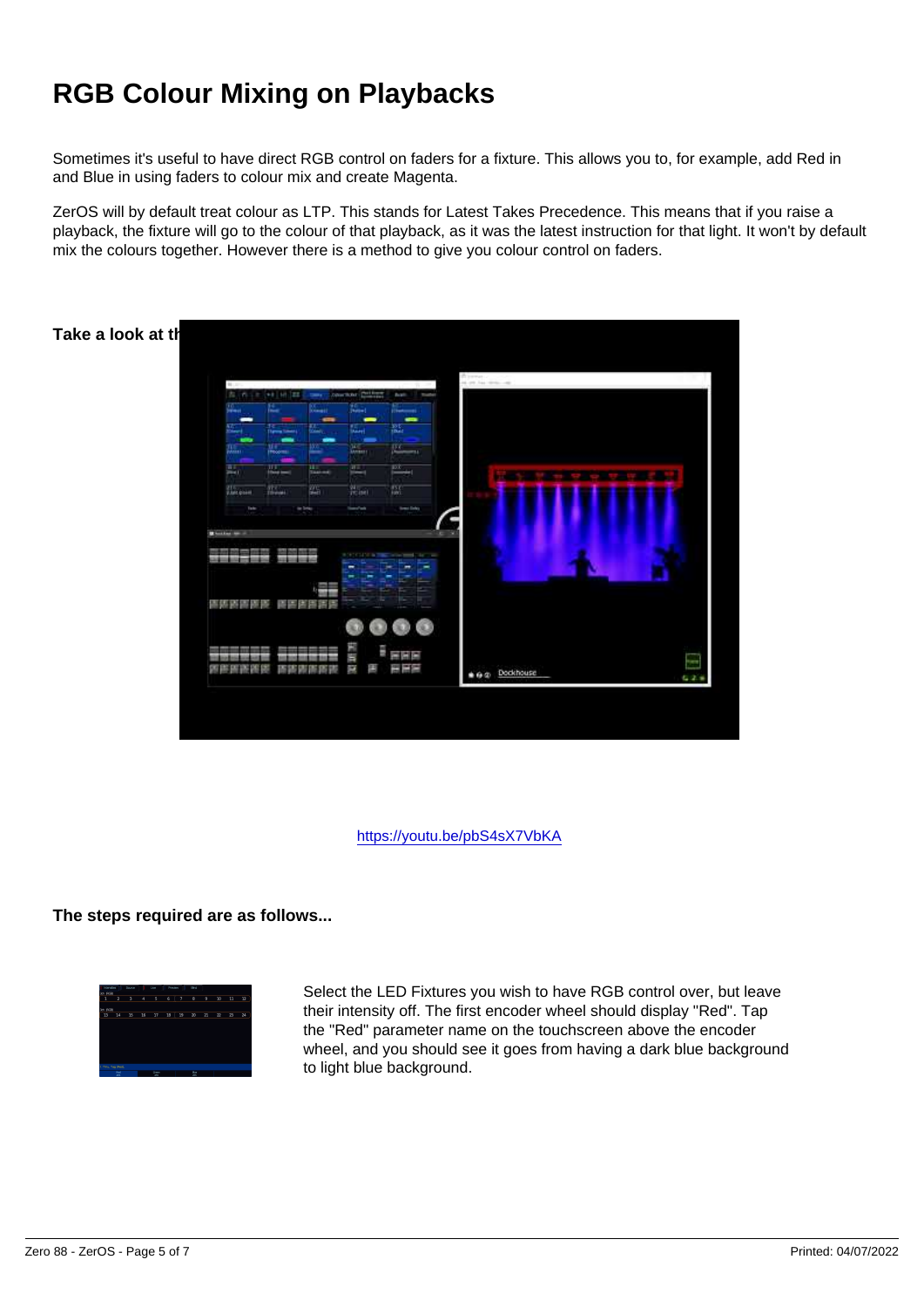

Now press and hold Record, and ensure SmartTag is disabled in the Record Options Window. It shouldn't have a Red Stripe next to it, if it does tap "SmartTag".

Then tap the button under the Playback you wish to control RED.



Now tap "Red" on the touchscreen again, and you should see it goes back to having a dark blue background. Now tap "Green" on the touchscreen above the encoder.



Now tap Record, and tap the button under the Playback you wish to control GREEN. Now tap "Green" on the touchscreen again, and you should see it goes back to having a dark blue background. Now tap "Blue" on the touchscreen above the encoder.



Now tap RECORD, and tap the button under the playback you wish to control BLUE.

Now tap the middle encoder button of any of the RGB encoders to take you to the colour picker, and drag the onscreen fader to the right of the picker to 0%.

Now turn the fixtures on to full intensity. You can use the intensity wheel to do this, by pressing Z, and using the first encoder. Note the fixtures won't come on, as they are currently black.

Now tap Record, and tap an empty playback button - this playback is your Colour Mix Intensity fader.



Now hold Setup, and tap the Playback button of the "Red" fader, and tap "Colour" under "Fader Controls..." so that it has a red stripe next to it, and press OK.

Repeat this for the Green and Blue fader.

Whilst you're in the Playback Settings, you can tap  $\overline{A}$  Advanced from the top, and you can give your playbacks a name.

Now clear the programmer by pressing the  $\sqrt{C}$  clear button twice, and then when you want to use your colour mixing playbacks, raise your Colour Mix Intensity playback - note by default this playback will have a 3 second fade time for colour, which you may wish to remove. To do this press and hold  $\boxed{\text{View}}$  and tap the playback's button. In the cue list window you can tap on the colour time, and use the encoder wheels to dial this to 0 seconds.

You can then use your RGB faders to colour mix on your fixtures. Raising all four will give you full white.

When your Intensity Mixing Playback fader is lowered, by default it will "release". This means you will then need to raise it again, before you can use your colour mixing faders. You may wish to stop it releasing. To do this, press and hold Setup and tap the playback's button, to open the Playback Settings. Choose Raise and Lower from the